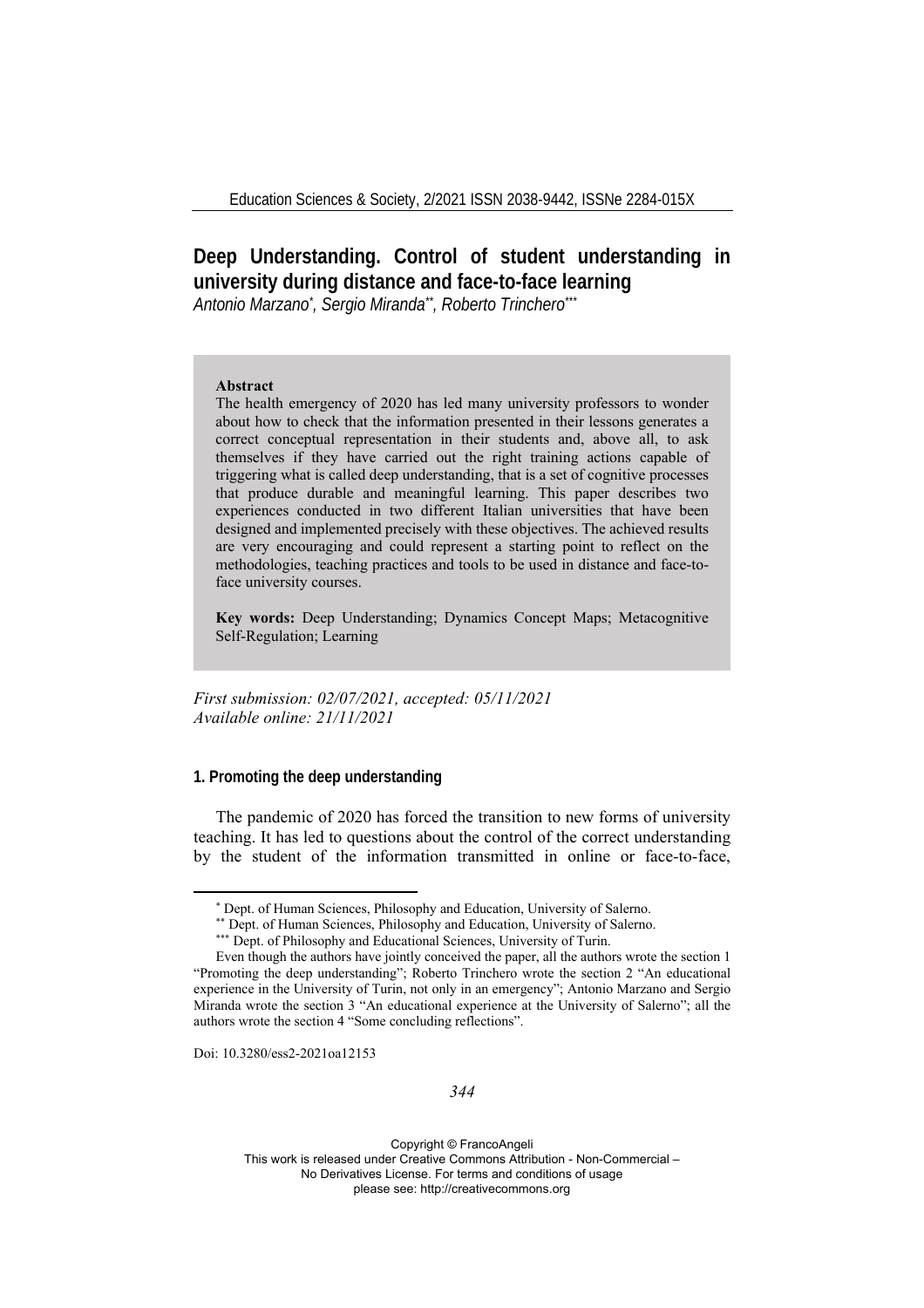synchronous or asynchronous didactic interactions. This is not a new problem: at the end of an academic face-to-face lecture, what do we do to check that the information we have presented has generated a correct conceptual representation in each of the students who followed us? It is the problem of the *understanding* (Wiggins & McTighe, 1998, p. 44-62), that is the "mastery" that the student develops in describing the concepts and assertions that are the object of learning, constructing examples, using them to subsume cases, summarize texts, represent them in the form of schemes or maps, explain phenomena, associate them with others, compare them and find similarities and differences. The distinction between a *shallow understanding* and a *deep understanding* is important (Gore *et al.*, 2009). The first one refers to a superficial understanding, deriving from a simple mechanical stimulus-response association, which even a machine would be able to realize. In humans, a shallow understanding can also be a first step towards a good preparation, because it organizes a first conceptual network that the subject can then expand and make more complex. However, if we stop at this level, learning remains – in fact – mechanical. The transition to the deep understanding takes place through training actions that stimulate the student to systematically carry out a plurality of cognitive operations (i.e. active exercise of cognitive processes on specific contents) inherent to learning objects (Trinchero, 2021).

The idea of carrying out this work was born from these considerations. This paper describes two experiences done in two different Italian universities but designed and implemented with the same goal: to stimulate students to develop a series of related cognitive operations to specific contents systematically to favor the development of durable and meaningful learning. These two experiences are in the next sections.

## **2. An educational experience at the University of Turin, not only in an emergency**

Especially in university teaching, several studies show that assessment practices have a strong impact on the quality of learning (Boud  $\&$  Associates, 2010; Brown, 2014; Andrade & Brookhart, 2019) and assessment methods can significantly influence the university experience of students, their approach to study, the quality of their learning and the results they obtain (Grion, Serbati, Tino, & Nicol, 2017; Price, Carroll, O'Donovan & Rust, 2011). Evaluation can be a powerful agent of involvement and empowerment (Coggi & Pizzorno, 2017; Trinchero, 2020; 2021) as long as it overcomes the limits inherent the traditional evaluation since, often, it is centered on a single summative exam that takes place at end of the university course.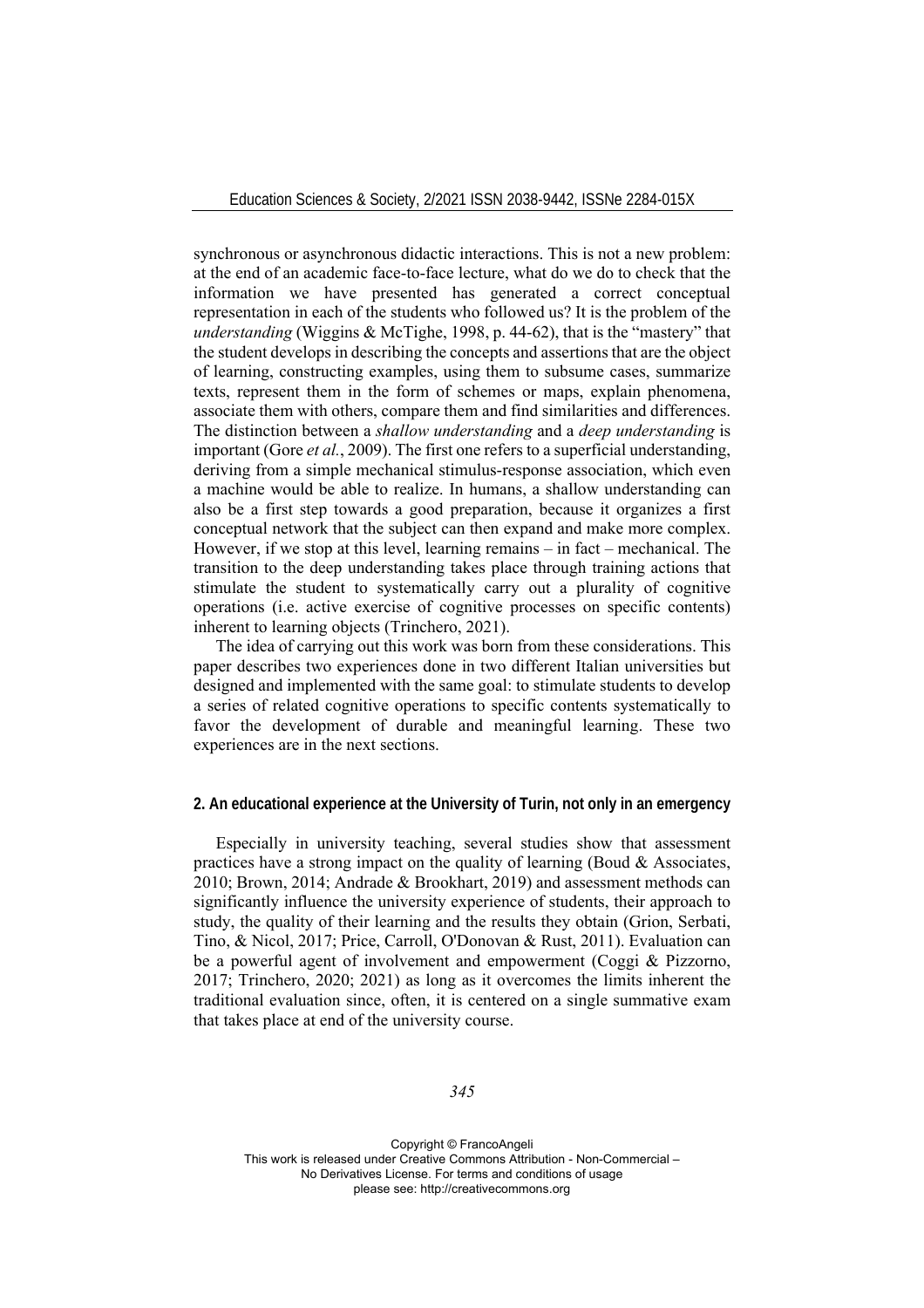Precisely for this reason, it is necessary to overcome the idea of evaluation intended only as the final moment of a path – substantially isolated from the path itself – and to distinguish three evaluation perspectives (Earl, 2003). The perspective of summative assessment (*assessment of learning*) must be accompanied by that of formative assessment (*assessment for learning*), an ongoing moment aimed at monitoring learning outcomes and proposing course corrections (Nicol & Macfarlane-Dick, 2006), but also – and above all – that of the formative evaluation (*assessment as learning*), that is itself a moment of learning (Trinchero, 2021). In the assessment as learning practices, the student carries out evaluation activities proposed by the teacher which have the aim of both monitoring his acquisitions and assigning him an active, involved and critical role in giving meaning to the information he has experienced, in linking it to his previous knowledge and in achieving the mastery of the knowledge in question. In this perspective, evaluation becomes a regulatory process, activated by metacognition, which leads the student to monitor, personally and systematically, what he is learning through frequent and systematic evaluation tests and to use the results of this monitoring to make adjustments, adaptations and changes, also substantial, in one's understanding. In this way, the evaluation process is welded to the learning/teaching processes (Pereira, Flores, & Niklasson, 2016) and favors active and participatory attitudes on the students. The student himself is empowered to identify strengths and weaknesses of his own preparation and is stimulated to build his autonomy of judgment both in the diagnostic operation on his own knowledge and in defining recovery and growth paths (Munns & Woodward, 2006). In this perspective, assessment is a formidable tool for testing the student and activating both bidirectional teacherstudent and student-student feedbacks, that are described by numerous metaanalyzes (Hattie, 2009; Hattie & Timperley, 2007) as key elements to promote effective learning, but also to develop students' self-assessment skills. The term self-assessment refers to a broad spectrum of activities united by the fact that a subject must describe and assign judgments of merit/value to their products and learning processes (Panadero, Brown, & Strijbos, 2016; Panadero & Alonso-Tapia, 2013; Brown & Harris, 2013). Self-assessment can affect study success if it represents an ongoing, systematic and not impromptu operation (Andrade, 2010; 2019; Brown, Andrade, & Chen, 2015; Brown & Harris, 2013; Butler, 2011; Panadero, Jonsson, & Botella, 2017). The goal is to build a selfevaluation habitus that leads the student to reflect in a natural and automatic way on the goodness of his own acquisitions, as they occur, supported by the teacher and by a semi-automatic system that guides him in the right directions, helping him to understand what should be considered good work and what not. In this way, self-assessment can foster the development of critical and reflective thinking, a better understanding of the criteria for evaluating one's performance

*346*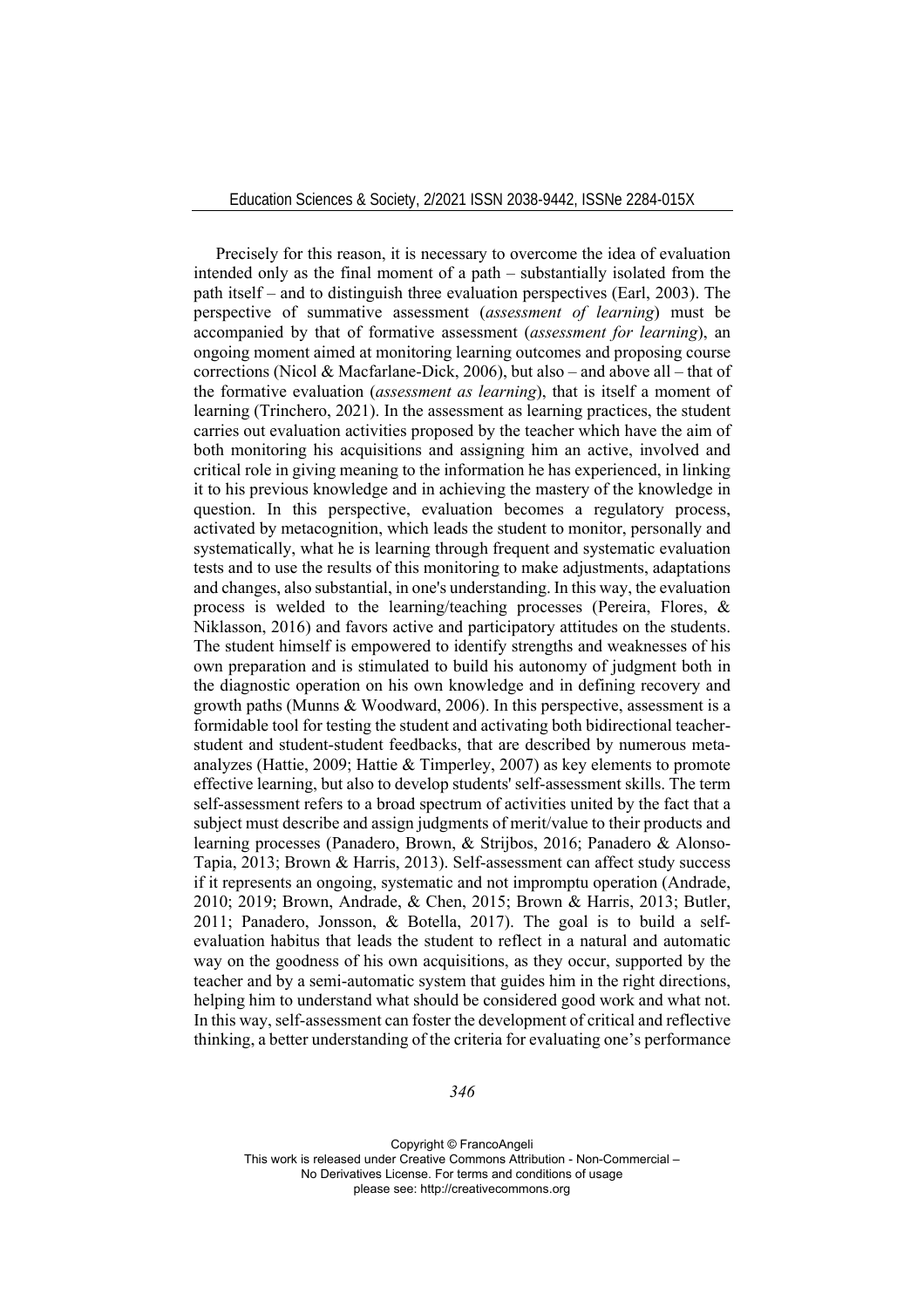and a better depth of content processing (Logan, 2009), as well as a greater sense of responsibility for one's own learning (Yorke & Longden, 2004).

The experience of the Experimental Pedagogy course for the First Level Degree Course in Educational Sciences, specialization in nursery school and infant communities (included in the study plan in the second year) is going to be described in the following. It has been held in the months from October to December 2020 by one of the authors at the Department of Philosophy and Educational Sciences of the University of Turin (*www.edurete.org/psol*, detailed description in Trinchero, 2021).

In the months from February to May 2020, the course was remodeled for remote asynchronous use, with a view to ensuring both the display of content and the control of in-depth understanding of it, and an initial experimentation was carried out. The students were advised to use the paper text as an insight into what they saw in the video and on the slides. 20 activities were built that the students could carry out remotely and that, in the next editions of the course, will also be used in classroom teaching, in order to support, integrate and – in the case of non-attending students – replace classroom participation. Each activity includes:

- a) Watching a video of about 30 minutes in which the teacher carries out a short lesson supported by slides with animations. The animations are very important as they give the right cadence and sequencing to the speech, avoiding to immediately present slides that are too "dense" of text and making the concepts appear as the teacher, visible in the video window on the side, describes them. If the activity is used in person, the video is replaced by the teacher's lecture and the video obviously constitutes a support that the student can use at home, later, to integrate any parts that are not fully understood.
- b) The student's reading of the slides presented in the video, available on the platform in pdf format, prior to or at the same time as viewing the video. This allows the student to take notes directly on the slides.
- c) The carrying out of a text comprehension test, consisting of closed-ended questions and open-ended questions, specifically aimed at promoting deep understanding. The test is the crucial element of the process: the questions are designed to lead the student to perform a plurality of cognitive operations related not only to recognizing the definitions presented in the video and slides in the questions and answers, but also to reasoning in depth and application on the contents. In particular, the student is asked to:
	- 1) *Grasp* the essential elements in the text and in the video presentation;
	- 2) *Identify* specific information within the text and video display;

*347*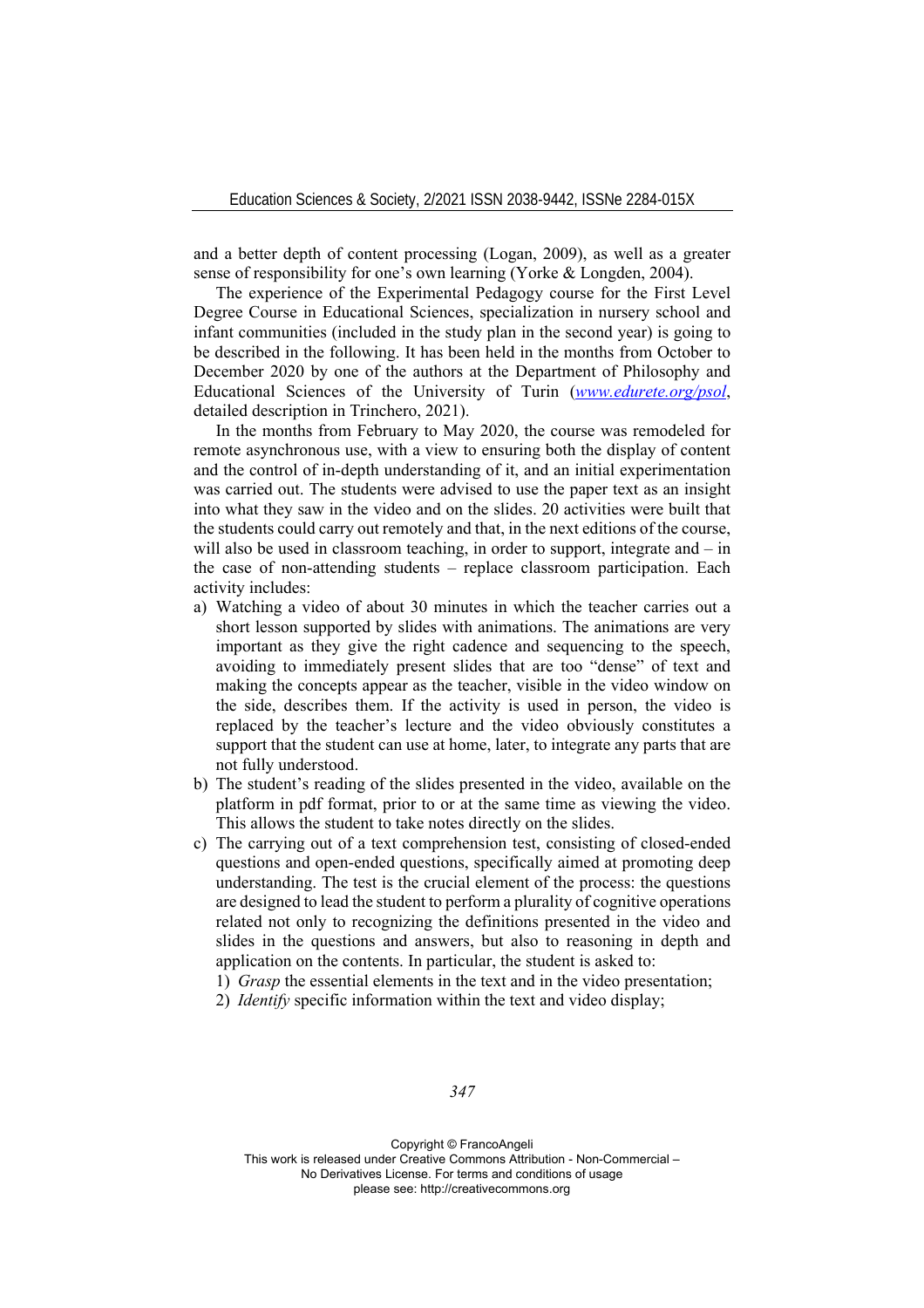- 3) *Select* the information elements useful for formulating elements of an empirical research (hypotheses, factors, operational definitions, samples, data collection plans) and use them in a relevant way;
- 4) *Describe*, *classify*, *compare* key concepts exposed in the text and in the video;
- 5) *Produce* inferences starting from the information given;
- 6) *Produce* personal interpretations of given situations;
- 7) *Compare* personal experiences with given situations;
- 8) *Attribute* points of view to certain currents of thought;
- 9) *Summarize* the main ideas present in the text and in the video exhibition;
- 10) *Derive* implications from the information present in the text and in the video exhibition.

The questions proposed are partly closed-ended (with automated correction) and partly open-ended. In the latter case, the feedback is given by comparing the student's answers with the answers of peers and by the teacher, who inserts – with agreed periodicity – comments and suggestions (with different colors) next to the students' answers. All students can immediately see the feedback given to all the others, obviously anonymously, so that they can also learn from any mistakes made by their classmates. If the Activity is used during face-toface lectures, the comprehension test is carried out in the second part of the lesson and the teacher supports the students in the correct understanding of the questions and automatic feedback given by the computerized system.

As the results are tracked on the server, the test is useful for the student but also for the teacher. He may monitor the student's participation in the course (not only in terms of "how many minutes he is on the platform", but in terms of the cognitive operations he is able to perform correctly on that given topic) and to trace the evolution of performance over the duration of the course (ten weeks). Structured in this way, the Activity is a real formative evaluation activity: the student learns the concepts while carrying out the evaluation test itself, by using all the supports that the teacher has made available to him actively.

From a first survey of 131 students, substantially positive opinions emerge. Tab.1 shows how the students agree with the reported statements.

*Tab.1 - Questionnaire results* 

| Question                                                                                                 | Answers                     | No. | %  |
|----------------------------------------------------------------------------------------------------------|-----------------------------|-----|----|
| S1. Carrying out the activities of the online course oriented<br>me in the study of the course materials | No and<br>More NO than YES  |     |    |
|                                                                                                          | More Yes than NO<br>and Yes | 122 | 93 |

### *348*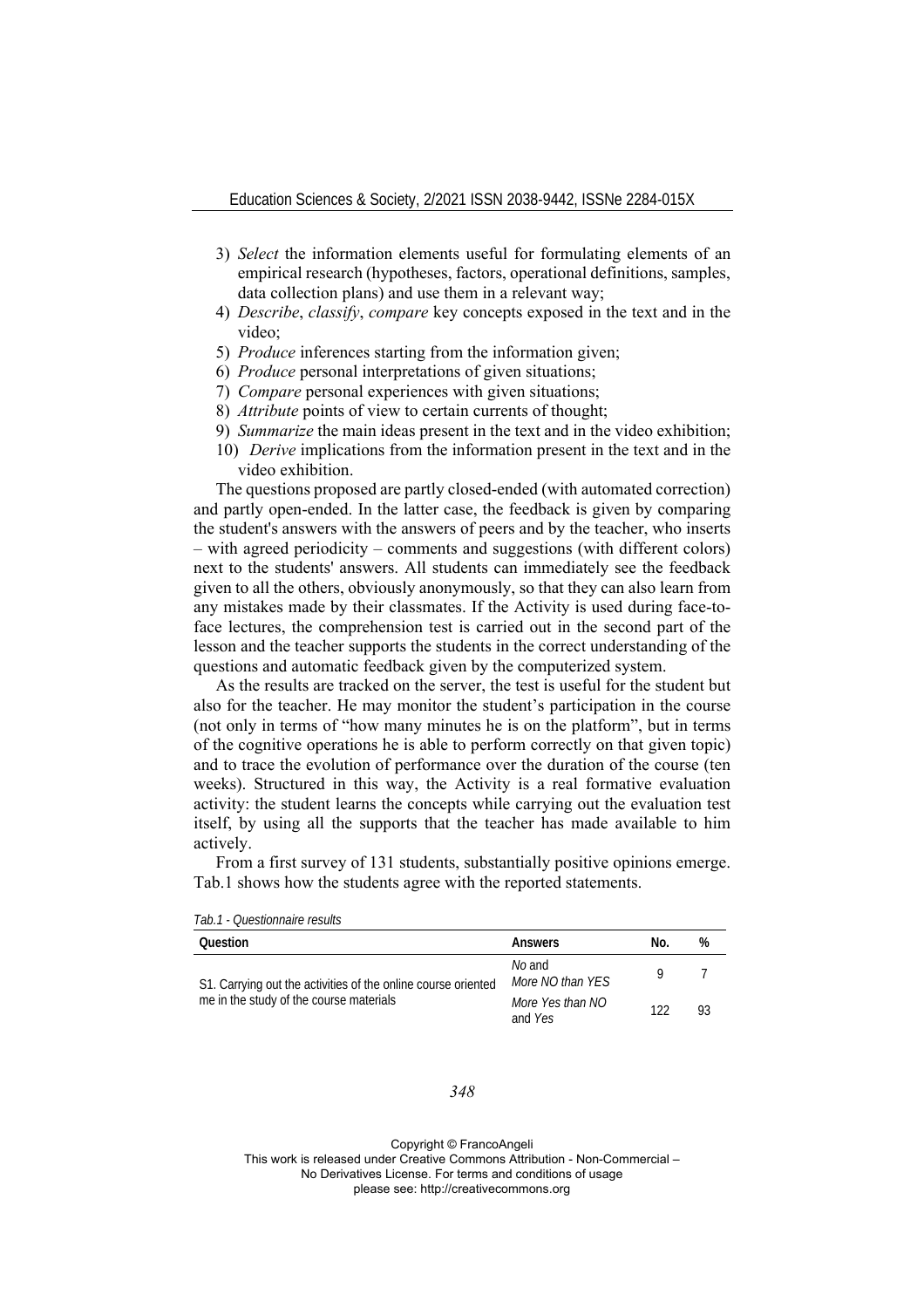## Education Sciences & Society, 2/2021 ISSN 2038-9442, ISSNe 2284-015X

| S2. Designing the empirical research that I will conduct in                                                                                          | No and<br>More NO than YES                                                                                                 | 9                           | 7   |                            |
|------------------------------------------------------------------------------------------------------------------------------------------------------|----------------------------------------------------------------------------------------------------------------------------|-----------------------------|-----|----------------------------|
| the field in the online course activities allowed me to better<br>understand the concepts studied                                                    |                                                                                                                            | More Yes than NO<br>and Yes | 122 | 93                         |
|                                                                                                                                                      | S3. Carrying out the online course activities gave me tools                                                                | No and<br>More NO than YES  | 10  | 8                          |
|                                                                                                                                                      | to improve my ability to reflect on my preparation                                                                         | More Yes than NO<br>and Yes | 121 | 92                         |
| S4. Carrying out the activities of the online course allowed<br>me to better understand the concepts studied                                         | No and<br>More NO than YES                                                                                                 | 12                          | 9   |                            |
|                                                                                                                                                      | More Yes than NO<br>and Yes                                                                                                | 119                         | 91  |                            |
|                                                                                                                                                      | S5. Carrying out the activities of the online course allowed<br>me to better apply the concepts studied to carrying out    | No and<br>More NO than YES  | 13  | 10                         |
|                                                                                                                                                      | empirical research                                                                                                         | More Yes than NO<br>and Yes | 118 | 90                         |
| S6. Carrying out the activities of the online course allowed<br>me to better understand which things were to be studied and                          | No and<br>More NO than YES                                                                                                 | 13                          | 10  |                            |
|                                                                                                                                                      | which were not                                                                                                             | More Yes than NO<br>and Yes | 118 | 90                         |
| S7. Carrying out the online course activities allowed me to<br>understand what I understood and what I did not understand<br>about the course topics |                                                                                                                            | No and<br>More NO than YES  | 16  | 12                         |
|                                                                                                                                                      | More Yes than NO<br>and Yes                                                                                                | 115                         | 88  |                            |
|                                                                                                                                                      | S8. Carrying out the activities of the online course made me<br>understand some concepts that I did not understand well in | No and<br>More NO than YES  | 16  | 12                         |
|                                                                                                                                                      | the study                                                                                                                  | More Yes than NO<br>and Yes | 115 | 88                         |
|                                                                                                                                                      | S9. Carrying out the online course activities made me                                                                      | No and<br>More NO than YES  | 18  | 14                         |
|                                                                                                                                                      | understand how I should study the course topics                                                                            | More Yes than NO<br>and Yes | 113 | 86                         |
| tools to apply the concepts studied to work at the nursery or<br>in other educational services                                                       | S10. Carrying out the activities of the online course gave me                                                              | No and<br>More NO than YES  | 22  | 17<br>83<br>21<br>79<br>22 |
|                                                                                                                                                      | More Yes than NO<br>and Yes                                                                                                | 109                         |     |                            |
|                                                                                                                                                      | S11. Carrying out the activities of the online course allowed                                                              | No and<br>More NO than YES  | 28  |                            |
|                                                                                                                                                      | me to interact productively with my classmates                                                                             | More Yes than NO<br>and Yes | 103 |                            |
|                                                                                                                                                      | S12. The teacher's feedback in the online course activities<br>allowed me to better understand the concepts studied        | No and<br>More NO than YES  | 29  |                            |

## *349*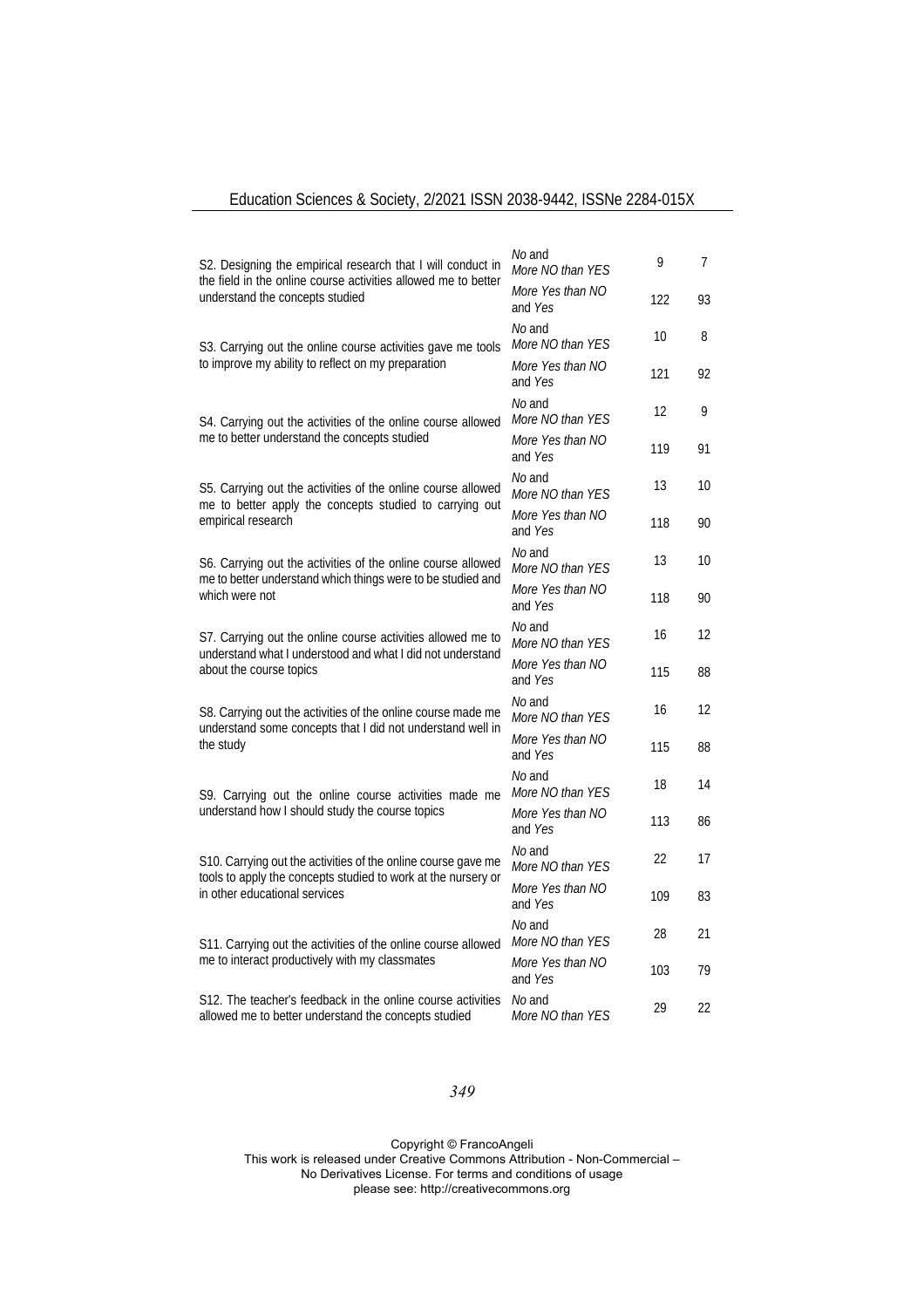|                                                                                                                              | More Yes than NO<br>and Yes | 102 | 78 |
|------------------------------------------------------------------------------------------------------------------------------|-----------------------------|-----|----|
| S13. Carrying out the activities of the online course taught<br>me a study method that I will also apply to take other exams | No and<br>More NO than YES  | 46  | 35 |
|                                                                                                                              | More Yes than NO<br>and Yes | 85  | 65 |
| S14. Carrying out the activities of the online course led me<br>to become passionate about the subject                       | No and<br>More NO than YES  | 46  | 35 |
|                                                                                                                              | More Yes than NO<br>and Yes | 85  | 65 |
| S15. If I hadn't had to do the online course activities, it would<br>have taken less time to prepare for the exam            | No and<br>More NO than YES  | 88  | 67 |
|                                                                                                                              | More Yes than NO<br>and Yes | 43  | 33 |

In a very large majority, students declare that the online course activities oriented them in the study of the course materials (93%), gave tools to improve the ability to reflect on their own preparation (92%), helped them to better understand the concepts (91%), better apply the concepts studied in carrying out an empirical research (90%), better understand the topics to focus on (90%), understand what was understood and what was not (88%), understand concepts that in the were not well understood (88%), understanding how to study course topics (86%), applying the concepts studied to nursery work (83%), interacting productively with classmates (79%), teaching a study method also useful for other exams (65%), being passionate about the subject (65%). The control item (S15) obtained a 33% approval rate, substantially confirming the reliability of the responses to the other items. These results confirm the students' satisfaction and the judgment of effectiveness assigned by themselves to the adopted approach.

#### **3. An educational experience at the University of Salerno**

The methodological approach presented in this section is one of the research guidelines initiated by the *Research Laboratory in Media Education and Active*   $Didactics$  (Rimedi $(\widehat{\alpha})$ ) of the University of Salerno and is a further development on the use of *dynamics concept maps* (DCM) in online learning environments as remediators within the teaching-learning process (Marzano & Miranda, 2020). The historical-cultural approach of Vygotsky seems to be particularly effective to understand the relationships between the minds of the engaged learners and the artefacts and to clarify how these artefacts are useful to investigate the potential of the devices and tools used in online learning. For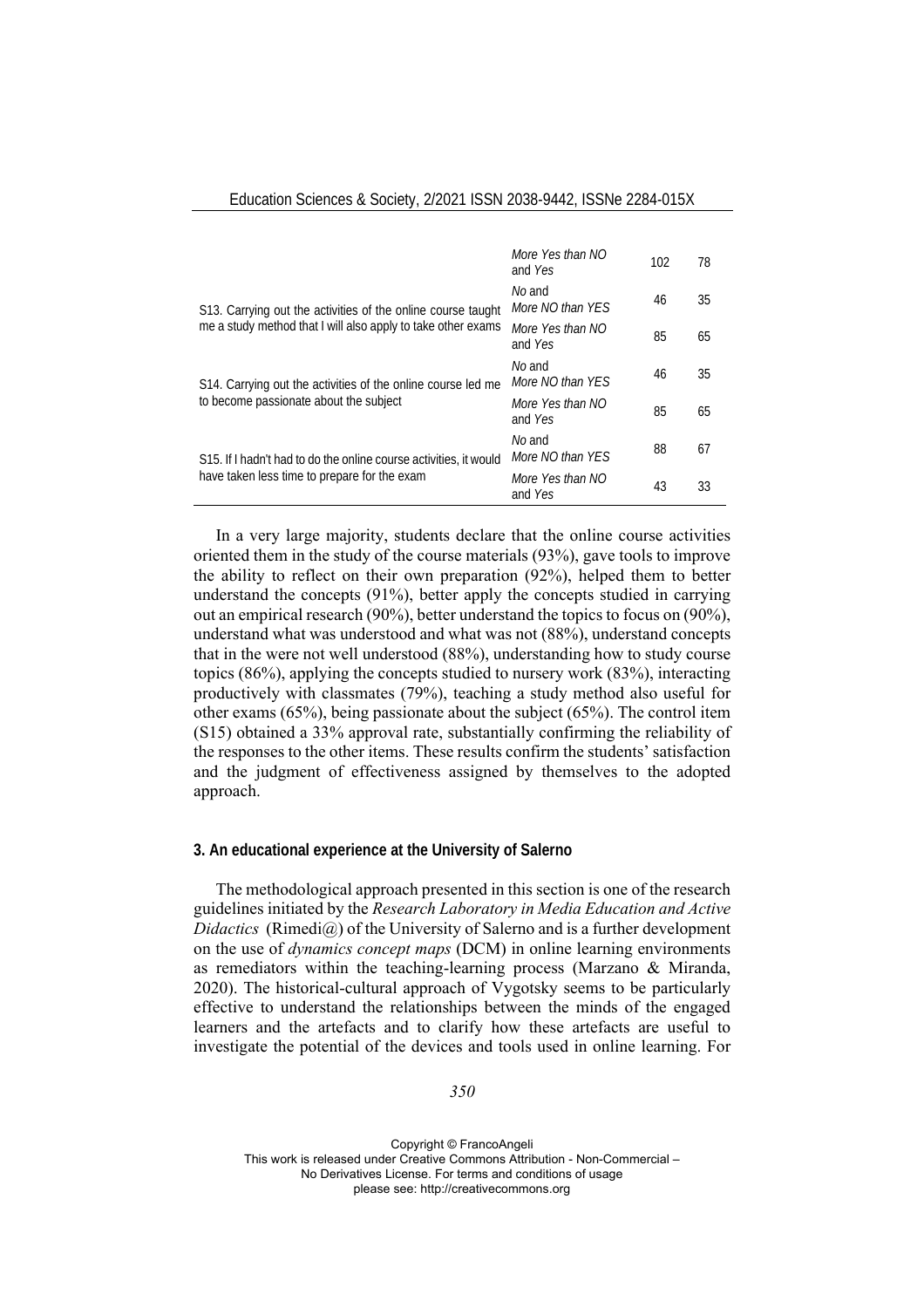Vygotsky (1978; 1987; 1999), cultural artifacts and codes play a decisive role: the tools and signs of the cultural context mediate the cognitive process of the person through direct experience on and in the world. Therefore, this is a semiotic process (interpretation and production of signs) that allows the emergence of meanings and the construction of new knowledge and new ways of thinking derived from lived experiences based on the use of signs to solve problems, to accomplish tasks and to communicate. Ultimately, using an artifact transforms the knowledge for which it has been designed. This perspective also includes the notion proposed by Norman (1991; 1993) who defines a cognitive artifact as an artificial device designed to store information, to present it or treat it in order to ensure a representative function and to affect human cognitive activity.

DCMs are cognitive artifacts specifically designed to favour processes of restructuring, conceptual systematization and production. In fact, with the support of multimedia environments, numerous control processes intervene: the mobilization of previous knowledge, the reflection (Azevedo, 2005; Schraw, 2007; Veenman, 2007), the metacognitive regulation. The self-regulation (Winne & Hadwin, 2008) is of fundamental importance since in this process, the students themselves set their own learning objectives, regulate their cognitive processes and give themselves the right motivation in compliance with contextual constraints (Brown, Armbruster & Baker, 1985; Wells, 2013).

The use of DCMs has its theoretical justification in the research carried out by Ausubel (1963, 1968) on *meaningful learning* (ML) and by Novak and Gowin (1984) on the reticular form of knowledge and the possibility of representing it through concept maps. In fact, ML was born and identified in the processing of knowledge (Kalyuga, 2009) when students use strategies aimed at connecting the new acquired information to existing knowledge structures. ML strategies are more effective than any form of rote learning and there is evidence that their success depends on the cognitive processing they raise up (Dunlosky *et al.*, 2013). In this sense, several experimental or quasiexperimental studies have shown how students learn by building, modifying or simply observing diagrams with nodes and edges among them (Nesbit, Olusola, 2006; Karpicke, Blunt, 2011; Schroeder et al., 2018).

From these premises (and due to the persistence of the pandemic emergency), the planning of the teaching activities of the *School Experimentation and Educational Planning* course (8 university credits) for the Degree Course in Primary Education at the University of Salerno was developed. The educational activities, during the academic year 2020/21, were carried out completely online through the synchronous use of the *Microsoft Teams* platform, starting on 29 September 2020 and ending on 2 December 2020 for a total of 48 hours. The methodological and organizational modalities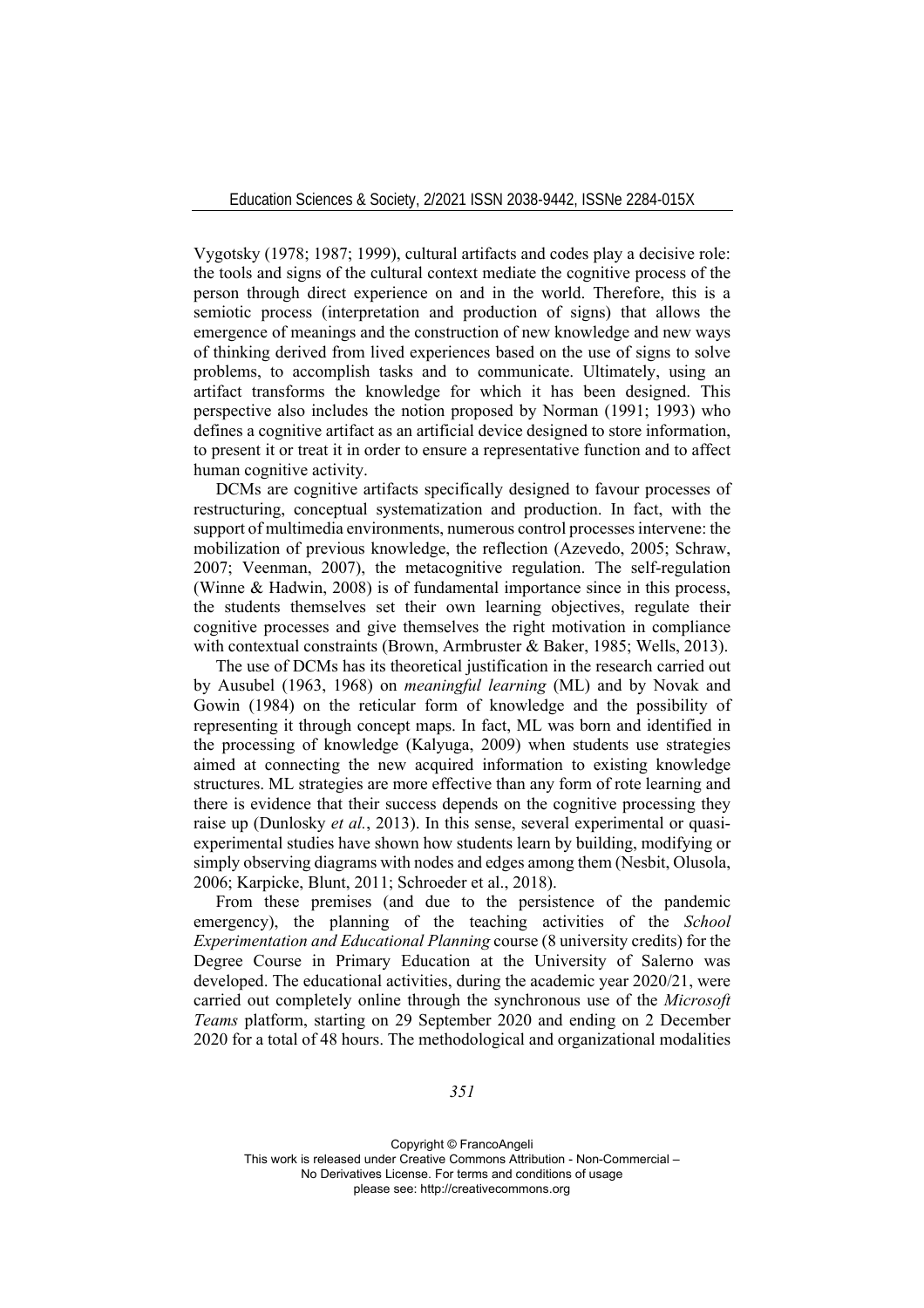of the course were presented to the students. In particular, in parallel with the traditional organization of lectures, in-depth studies and discussions, a participation on a voluntary basis in an experimental educational path was proposed. All students were asked to join a private *Facebook* group that was used as a notice board and as a means of communication for the timing of the activities. Every Sunday afternoon, a *Facebook* post communicated the topic to study. The following Wednesday, a written test was held on this (a test consisting of 12 multiple-choice questions). There were 4 weekly administrations and a subsequent summary test on the four topics previously assigned (25 multiple choice questions). These tests, in practice, covered half of the exam program<sup>1</sup>. Each administration was carried out at the beginning of each lesson and lasted about 20 minutes. The administration of a final test at the end of the course was aimed at verifying the topics covered in the virtual classroom relating to the second half of the exam program (40 multiple-choice questions)<sup>2</sup>. Passing all the tests (it was mandatory to complete all of them) was equivalent to passing the written exam in preparation for the oral interview.

The students participating in the experimental path would have used, for independent and individual study, the recommended study materials (textbook) and the *DCMapp* software for the development of concept maps on the topics communicated with the posts on *Facebook*. The "non-participating" students would have used the book only and could still take the required tests.

*DCMapp* is a prototype application designed and built as an integration of the *e-Lena* platform, an e-Learning platform based on *Moodle* architecture and specially customized to meet the specific needs of the courses held at the University of Salerno. With *DCMapp* (Fig.1), it is possible to design and build DCMs, define nodes and edges by giving them both graphic and content form. Users may upload multimedia material, manage the dynamic display modes through which concepts related to others can be displayed or hidden according to the needs of those who surf it (for example, *DCMapp* displays one level at a time in a hierarchical map and opens the next ones from time to time according to curiosity, interests or needs of users). In this paper, we will pay our attention only to the description of the path followed by the 113 students who, on a voluntary basis, used *DCMapp*.

Copyright © FrancoAngeli

This work is released under Creative Commons Attribution - Non-Commercial –

No Derivatives License. For terms and conditions of usage

please see: http://creativecommons.org

<sup>&</sup>lt;sup>1</sup> The remaining time was dedicated to the discussion of the test and to the deepening of the topics to be verified by means of the DCM developed previously and representing the reference model for the evaluation of the DCMs developed by the students (no reference to these results are reported in this paper). 2 The verification tests have been delivered in a customized *Moodle* platform and the

supervision during the tests was carried out through the *Zoom* platform.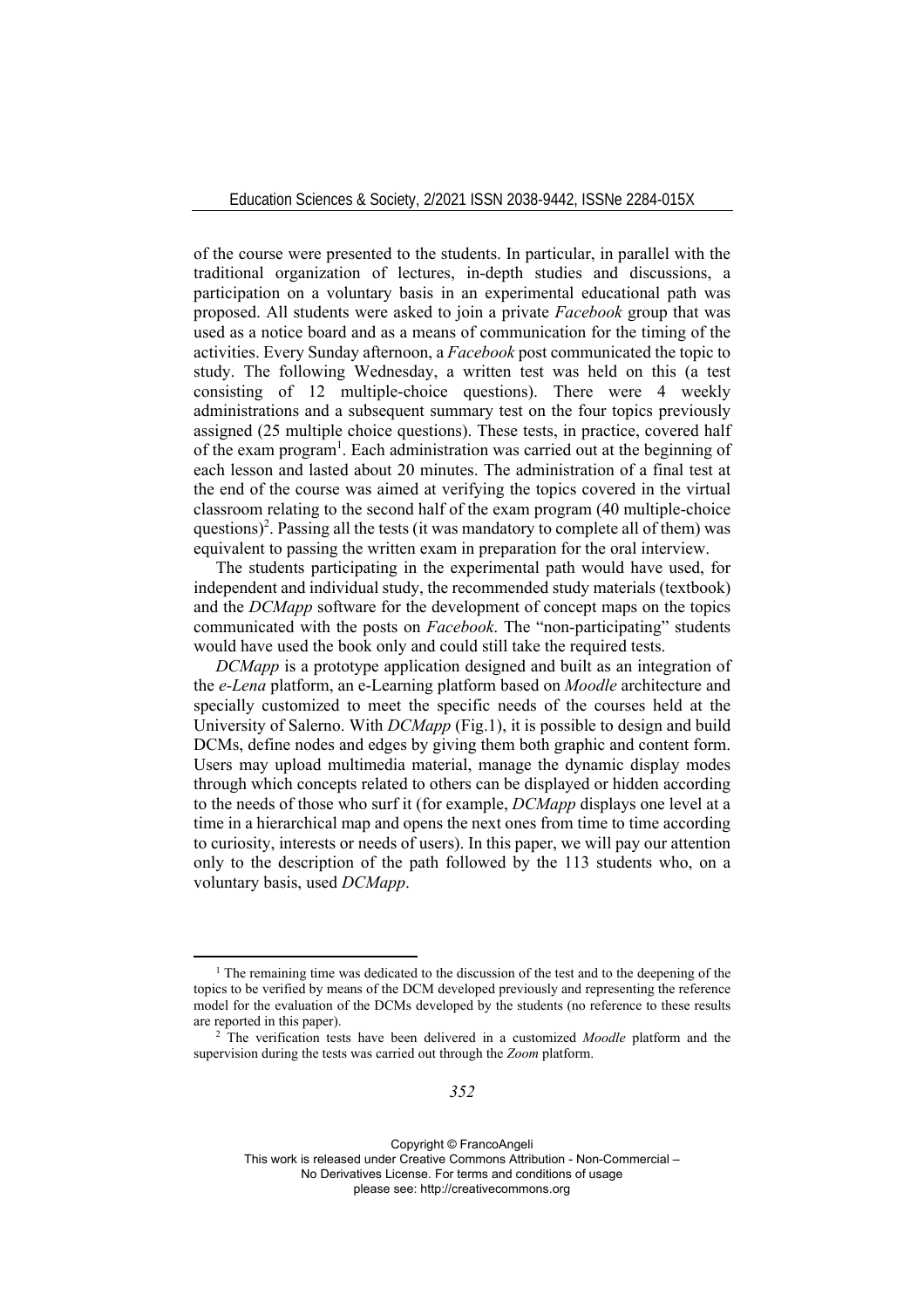



*Fig. 1 - DCMapp allows users creating and navigating dynamic concept maps* 

*DCMapp* has an integrated tracking system that allows getting data on the use made by the participating students. The data was analyzed to identify the number of created maps, the actions performed in total, the actions performed on each map and the total time of use of *DCMapp* (the minimum number of created maps equal to 2 means that the 113 students have created at least two concept maps each; the maximum number of created maps equal to 9 indicates that some students have developed more than the 4 expected maps). Tab.2 shows a summary of the data relating to the use of this app.

*Tab. 2 - Statistics on the use of DCMapp* 

|                                     | Min      | Max      | Average  |
|-------------------------------------|----------|----------|----------|
| Number of maps created              | 2        |          | 4.7      |
| Number of actions done              | 117      | 5471     | 1136     |
| Number of actions done for each map | 27       | 782      | 240      |
| Total time in hh:mm:ss              | 00:51:38 | 73:42:44 | 12.40.57 |

At the end of the teaching activities, students filled in an online questionnaire on the study methods and the effectiveness of the use of concept maps (13 questions to be answered on a 4-level Likert scale). Of the 113 participating students, 110 completed the final questionnaire. Table 3 shows the overall data of the detected frequencies. In order to make students' opinions more evident, we aggregated the percentages of the extreme and contiguous

*353*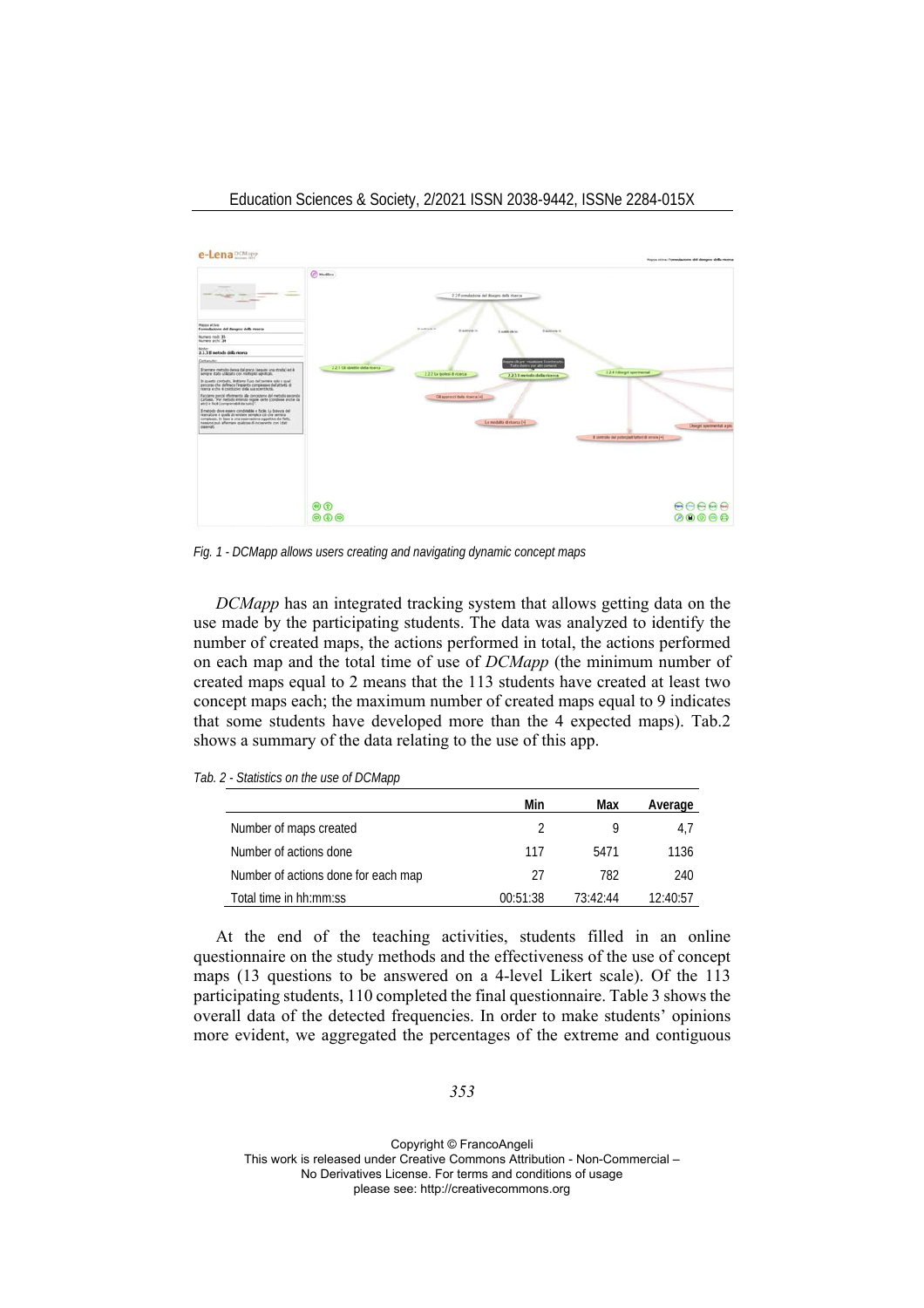modes of the dependent variables considered (*No* and *More NO than YES*; *More Yes than NO* and *Yes*).

| Tab.3 - Questionnaire results                                                                                 |                                       |     |     |      |
|---------------------------------------------------------------------------------------------------------------|---------------------------------------|-----|-----|------|
| Question                                                                                                      | Answers                               |     | No. | $\%$ |
| A1. Building dynamic maps improves learning.                                                                  | No<br>More NO than YES                | and | 18  | 16   |
|                                                                                                               | Yes<br>More<br>than<br>and Yes        | NΟ  | 92  | 84   |
|                                                                                                               | No<br>More NO than YES                | and | 23  | 21   |
| A2. Building dynamic maps takes a long time.                                                                  | Yes<br>than<br>More<br>and Yes        | NΟ  | 87  | 79   |
| A3. The study of the book is facilitated after the<br>construction of the dynamic maps.                       | No<br>More NO than YES                | and | 24  | 22   |
|                                                                                                               | More<br>Yes<br>than<br>and Yes        | NΟ  | 86  | 78   |
| A4. Studying with dynamic maps increases study<br>times.                                                      | No<br>More NO than YES                | and | 34  | 31   |
|                                                                                                               | More<br>Yes<br>than<br>and Yes        | NΟ  | 76  | 69   |
| A5. The construction of dynamic maps allows you to<br>identify the salient points of the topic to be studied. | No<br>More NO than YES                | and | 4   | 4    |
|                                                                                                               | More<br>Yes<br>than<br>and Yes        | NΟ  | 106 | 96   |
| A6. Dynamic maps allow you to effectively organize                                                            | No<br>More NO than YES                | and | 53  | 48   |
| study times.                                                                                                  | Yes<br><i>More</i><br>than<br>and Yes | ΝO  | 57  | 52   |
| A7. The study with dynamic maps stimulated you to                                                             | No<br>More NO than YES                | and | 36  | 33   |
| deepen the topics with the book.                                                                              | More<br>Yes<br>than<br>and Yes        | NΟ  | 74  | 67   |
| A8. Building dynamic maps is simple.                                                                          | No<br>More NO than YES                | and | 41  | 37   |
|                                                                                                               | More<br>Yes<br>than<br>and Yes        | ΝO  | 69  | 63   |
| A9. The construction of dynamic maps allowed you to                                                           | No<br>More NO than YES                | and | 27  | 25   |
| better organize the study carried out with the book.                                                          | More<br>Yes<br>than<br>and Yes        | NΟ  | 83  | 75   |
| A10. The construction of dynamic maps facilitates the<br>organization of contents.                            | No<br>More NO than YES                | and | 13  | 12   |

## *354*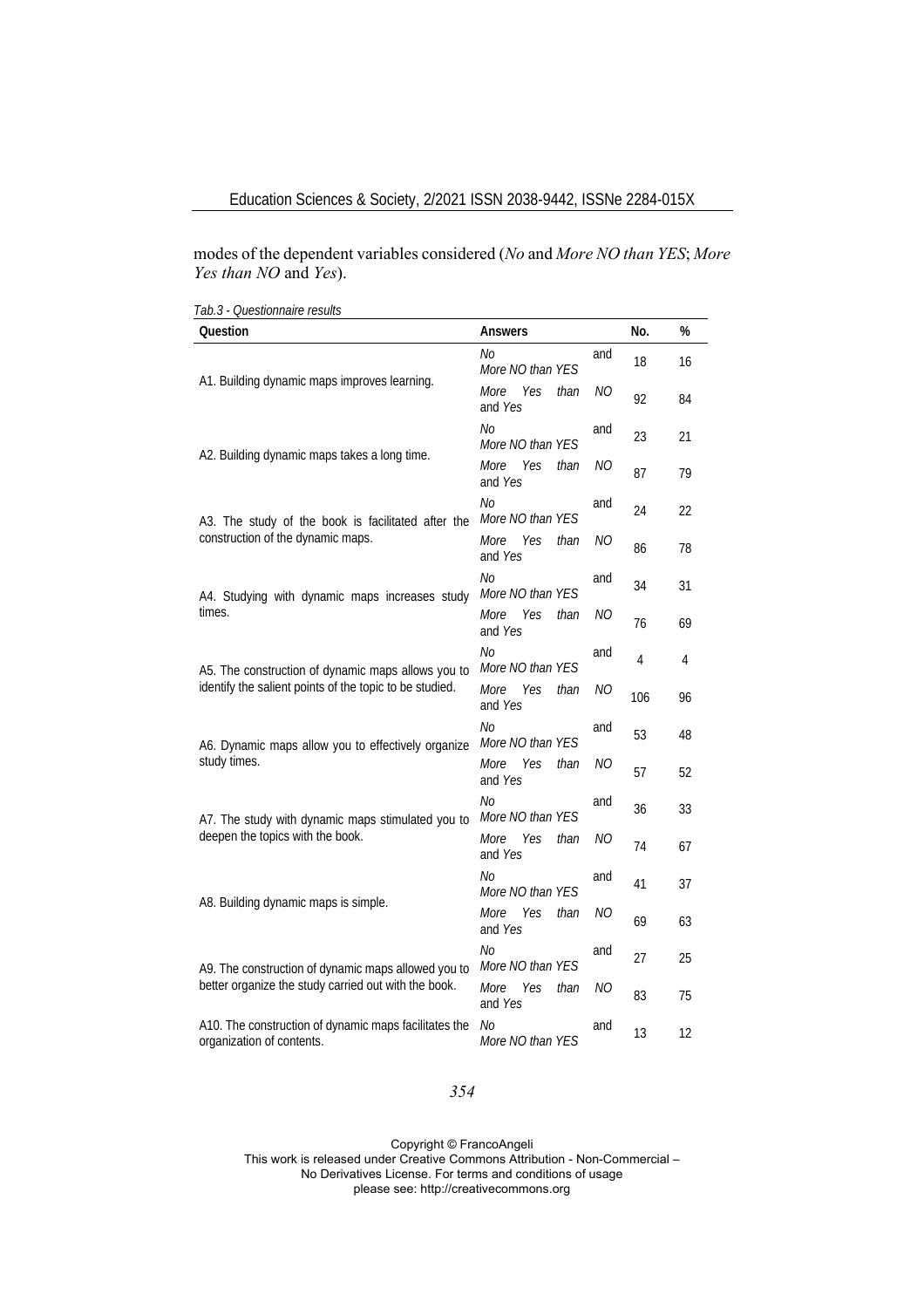|                                                                                                       | Yes than<br>More<br>and Yes    | NO  | 97 | 88 |
|-------------------------------------------------------------------------------------------------------|--------------------------------|-----|----|----|
| A11. Dynamic maps allow you to efficiently organize<br>study times.                                   | No<br>More NO than YES         | and | 55 | 50 |
|                                                                                                       | Yes than<br>More<br>and Yes    | NO  | 55 | 50 |
| A12. Studying from the book improves learning when<br>combined with the construction of dynamic maps. | No<br>More NO than YES         | and | 21 | 19 |
|                                                                                                       | Yes than<br>More<br>and Yes    | NO  | 89 | 81 |
| A13. I worked out the map with "pen and paper"<br>before building it on the web.                      | No<br>More NO than YES         | and | 66 | 60 |
|                                                                                                       | Yes<br>than<br>More<br>and Yes | NО  | 44 | 40 |

Education Sciences & Society, 2/2021 ISSN 2038-9442, ISSNe 2284-015X

The students believe that the construction of DCMs facilitated the organization of study contents (A10), facilitated the study of the book (A3), stimulated its in-depth study (A7) and allowed to identify the relevant points of the topic to study (A5). On the other hand, the construction of maps, albeit simple (A8), takes a lot of time (A2) and increases study times (A4, A6, A11). Finally, the students believe that the construction of DCMs improves learning (A1, A12). These data are encouraging and an average positive evaluation emerges.

#### **4. Some concluding reflections**

The pandemic has raised problems, but it has also led to new opportunities. First, it led to reflect on past practices and exposed several pre-existing criticalities. Among these, there is the problem of monitoring students' understanding of what the teacher has said, stimulating the experimentation of well-known strategies but that are, often, under-used. The experiences described in this paper have made us understand that there is no way to go back. The tools designed for the pandemic must be put into operation for the future, to help all those students who cannot fully benefit from the possibilities related to the face-to-face interaction and to improve the interaction itself.

The positive opinions of the students are important. They seem to recognize the role of the tools proposed in stimulating the self-assessment of the understanding of the concepts of the course, in guiding the efforts in the study, in applying these concepts in practice.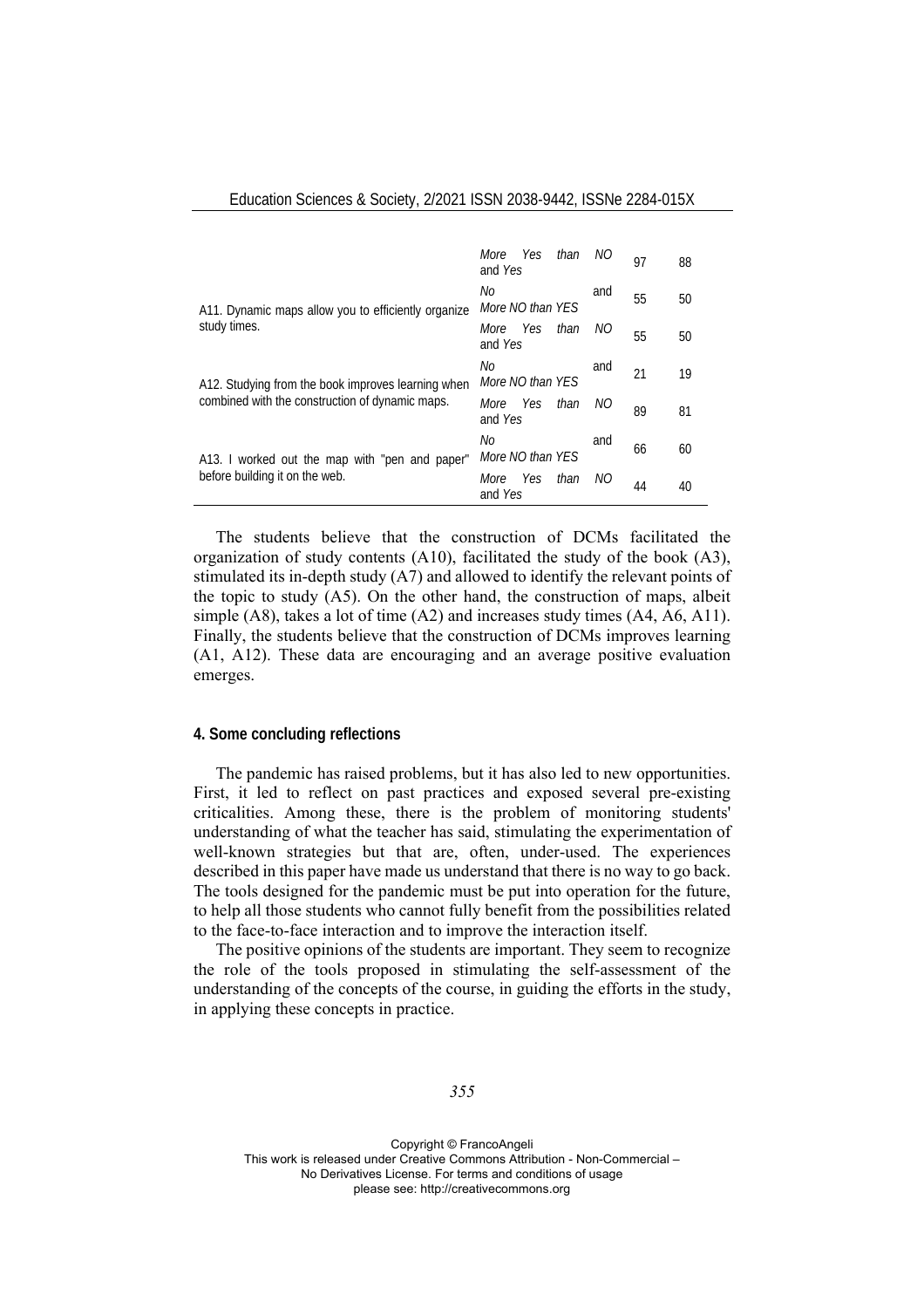A famous aphorism attributed to Albert Einstein defines the crisis "the greatest blessing for people and nations, because the crisis brings progress". It is not automatic that this is the case, but it can be. It depends on us.

#### **References**

- Andrade H.L. (2010). Students as the definitive source of formative assessment: academic self-assessment and the self-regulation of learning. In H. Andrade & G. Cizek (Eds.), *Handbook of formative assessment* (pp. 90-105). New York, NY: Routledge.
- Andrade H.L. (2019). A critical review of research on student self-assessment. *Front. Educ*., 4(87) (ver. 23.03.2020).
- Andrade H.L., and Brookhart S.M. (2019). Classroom assessment as the co-regulation of learning. *Assessm. Educ. Principles Policy Pract* (ver. 23.03.2020).
- Ausubel D.P. (1963). *The psychology of meaningful verbal learning*. New York: Grune and Stratton.
- Ausubel D.P. (1968). *Educational psychology: a cognitive view*. New York: Holt, Rinehart and Winston.
- Azevedo R. (2005). Computers as metacognitive tools for enhancing learning. *Educational Psychologist*, 40(4): 193-197.
- Boud D. and Associates (2010). *Assessment 2020: seven propositions for assessment reform in higher education*. Sydney: Australian Learning and Teaching Council.
- Brown A.L., Armbruster, B.B., and Baker, L. (1985). The Role of Metacognition in Reading and Studying. In Orasanu, J. (Ed.). *Reading Comprehension: from research to practice*. Hillsdale: Lawrence Erlbaum Associates.
- Brown G.T., and Harris, L.R. (2013). Student self-assessment. In J. H. McMillan (Ed.), *Sage Handbook of Research on Classroom Assessment* (pp. 367-393). Los Angeles, CA: Sage.
- Brown G., Andrade H., & Chen F. (2015). Accuracy in student self-assessment: directions and cautions for research. *Assess. Educ.*, 22(4): 444-457.
- Brown S. (2014). *Learning, teaching and assessment in higher education. Global perspectives*. London: Palgrave Macmillan.
- Butler R. (2011). Are positive illusions about academic competence always adaptive, under all circumstances: New results and future directions. *International Journal of Educational Research*, *50*(4): 251-256.
- Chi M.T.H., Bassok, M., Lewis M.W., Reimann P., and Glaser R. (1989). Selfexplanations: how students study and use examples in learning to solve problems. Cognitive Science, 18: 145-182.
- Coggi C., and Pizzorno, M.C. (2017). La valutazione formativa in Università. In A. M. Notti (Ed.), *La funzione educativa della valutazione* (pp. 37-58). Lecce-Rovato: Pensa MultiMedia.
- Dunlosky J., Rawson K.A., Marsh E.J., Nathan M.J., and Willingham D.T. (2013). Improving students' learning with effective learning techniques: promising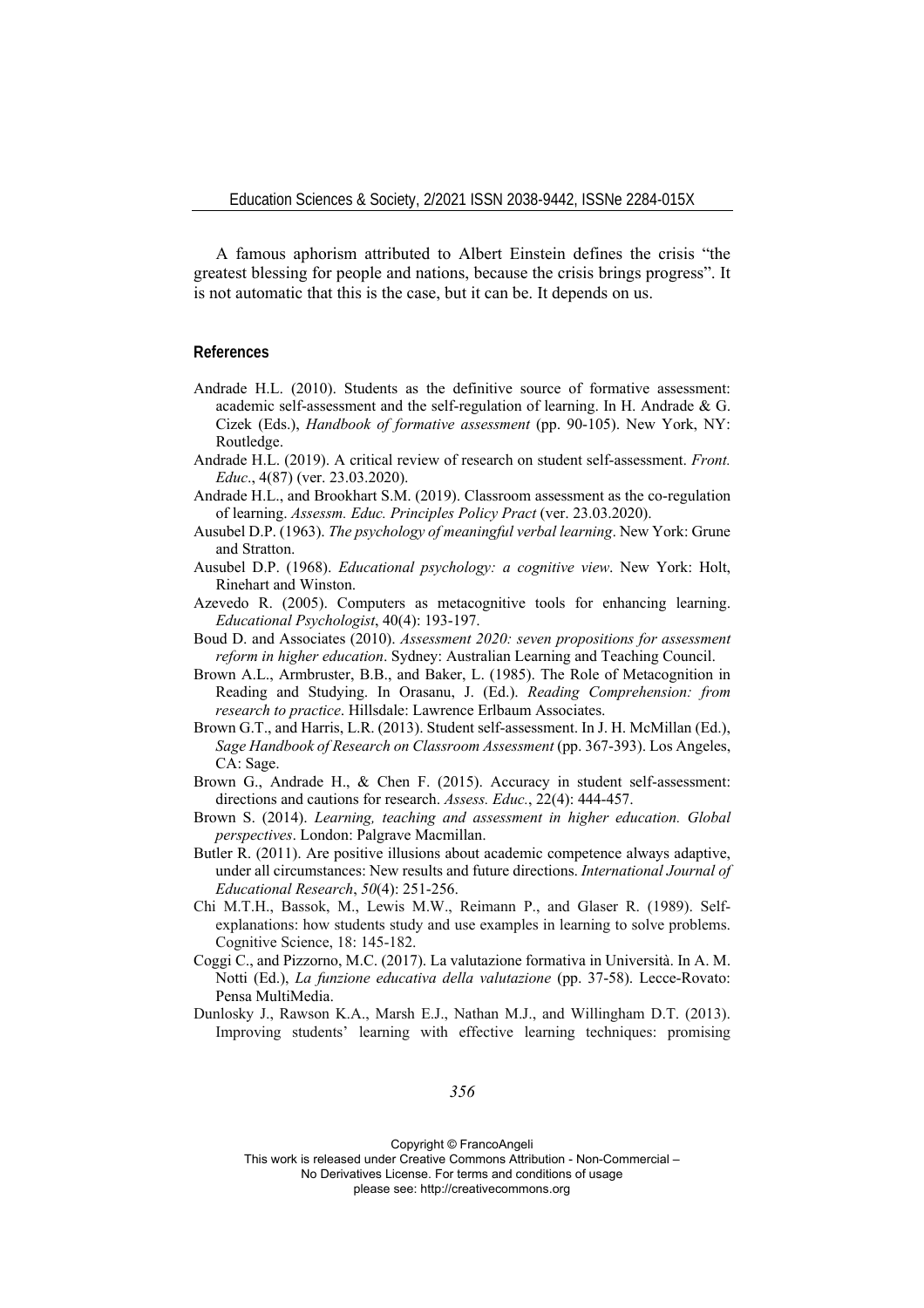directions from cognitive and educational psychology. *Psychological Science in the Public Interest*, 14(1): 4-58.

- Earl L.M. (2003). *Assessment as learning: Using classroom assessment to maximize student learning*. Thousand Oaks, CA: Corwin Press.
- Gore J., Ladwig J., Elsworth W., and Ellis H. (2009). *Quality Assessment Framework. A Guide for Assessment Practice in Higher Education*, The University of Newcastle (Australia).
- Grion V., Serbati A., Tino C., and Nicol D. (2017). Ripensare la teoria della valutazione e dell'apprendimento all'università: un modello per implementare pratiche di peer review. *Giornale Italiano della Ricerca Educativa – Italian Journal of Educational Research, 10*(19): 209-225.
- Hattie J. (2009). *Visible Learning: A synthesis of over 800 meta-analyses relating to achievement*. London: Routledge.
- Hattie J., and Timperley H.S. (2007). The power of feedback. *Review of Educational Research*, *77*(1): 81-112.
- Kalyuga S. (2009). Knowledge elaboration: a cognitive load perspective. *Learning and Instruction*, 19(5): 402-410.
- Karpicke J.D., and Blunt J.R. (2011). Retrieval practice produces more learning than elaborative studying with concept mapping. *Science*, 331: 772-775.
- Logan E. (2009). Self and peer assessment in action. *Practitioner Research in Higher Education*, *3*(1): 29-35.
- Marzano A., and Miranda S. (2020). The DynaMap Remediation Approach (DMRA) in online learning environments. *Computers & Education*, 162: 1-18.
- Munns G., and Woodward H. (2006). Student engagement and student self-assessment: the REAL framework. *Assessment in Education: Principles, Policy & Practice*, 13(2): 193-213.
- Nesbit J.C., and Olusola O. (2006). Learning With Concept and Knowledge Maps: A Meta-Analysis. *Review of Educational Research,* 76(3): 413-448.
- Nicol D., and Macfarlane-Dick D. (2006). Formative assessment and self-regulated learning: a model and seven principles of good feedback practice. *Studies in Higher Education,* 31(2): 199-218.
- Novak J.D., and Gowin D.B. *(*1984*). Learning how to learn*. New York: Cambridge*.*  University Press*.*
- Panadero E., and Alonso-Tapia, J. (2013). Self-assessment: Theoretical and practical connotations. When it happens, how is it acquired and what to do to develop it in our students. *Electron. J. Res. Educ. Psychol*., 11: 551-576.
- Panadero E., Brown G.L., and Strijbos J.-W. (2016). The future of student selfassessment: A review of known unknowns and potential directions. *Educ. Psychol. Rev.*, *28*(4): 803-830.
- Panadero E., Jonsson A., and Botella J. (2017). Effects of self-assessment on selfregulated learning and self-efficacy: four meta-analyses. *Educ. Res. Rev.*, 22: 74- 98.
- Pereira D., Flores M.A., and Niklasson L. (2016). Assessment revisited: a review of research in assessment and evaluation in higher education. *Assessment & Evaluation in Higher Education*, *41*(7): 1008-1032